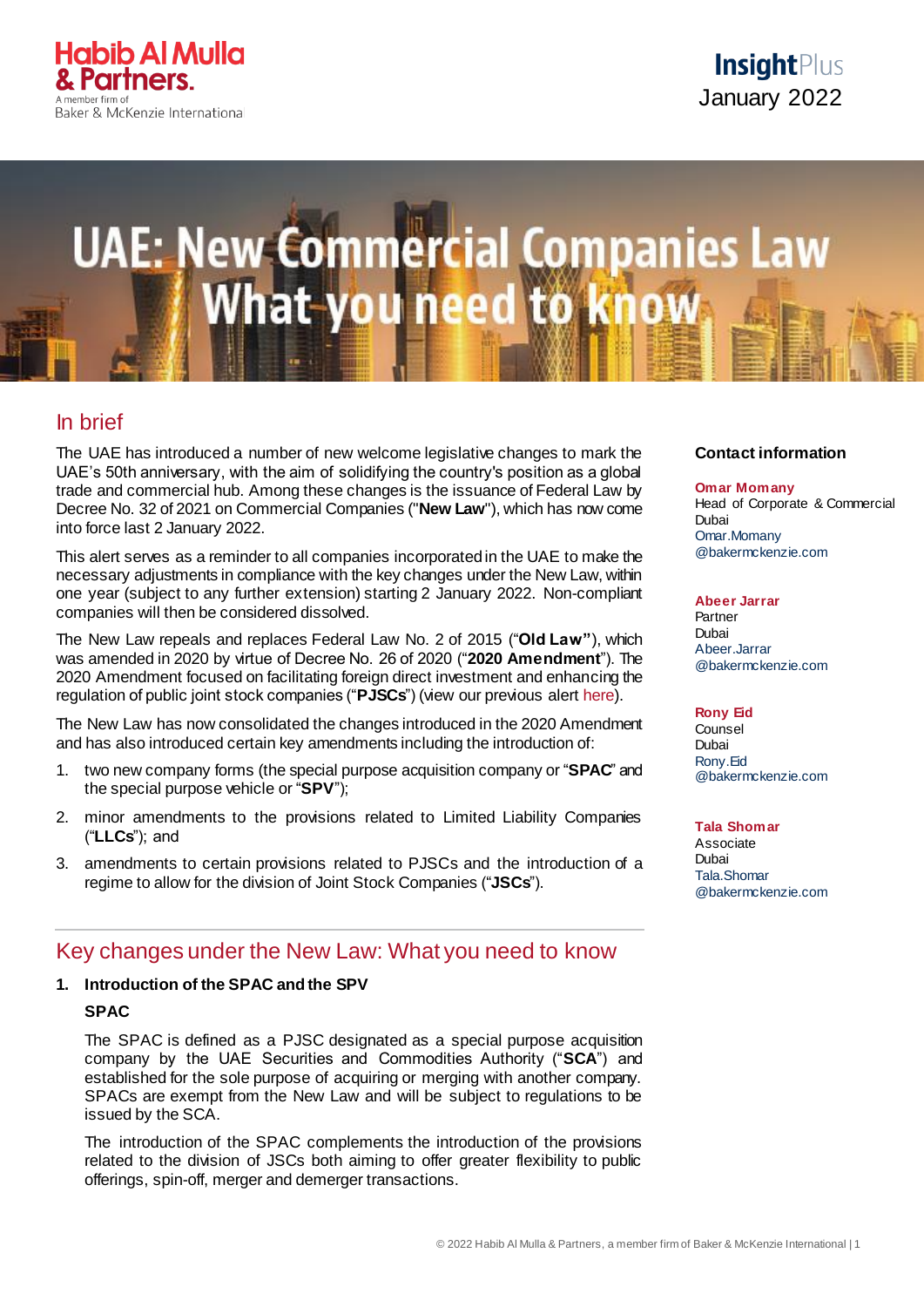# **SPV**

The New Law also introduces the concept of a special purpose vehicle which is defined as a company established with the aim of separating the obligations and assets associated with a particular financing operation, from the obligations and assets of the person who incorporated and used it in credit operations, borrowing, securitization, issuance of bonds, transfer of risks associated with insurance, reinsurance, and derivatives operations, in accordance with the provisions of a decision to be issued by SCA.

The definition of the SPV is akin to the Prescribed Companies offered by the Dubai International Financial Centre ("DIFC") which may be used as investment holding companies in wider transactions, financing or asset holding structures.

The SPV is also exempt from the New Law and will be regulated by the SCA upon the issuance of the relevant regulations.

# **2. Minor amendments to the provisions related to LLCs**

- The New Law provides that if the membership term of a company's board of managers expires, and the board of managers has not been reformed, the board of managers shall continue to run the company's business for a period not exceeding (6) six months, and the general assembly shall form a new board of managers immediately after the expiry of the six-month period.
- The New Law requires a supervisory board tobe formed for LLCs if the number of the partners exceeds 15.
- The quorum in an adjourned meeting of the general assembly is valid regardless of the number of partners present in the meeting and regardless of whether the memorandum of association stipulates otherwise.
- The statutory reserve required for LLCs has now been reduced from 10% of net profits down to 5%, with such deduction to be discontinued if the reserve reaches half the capital and subject to the partners' discretion.
- **3. Amendments to certain provisions related to PJSCs and the introduction of a regime to allow for the division of JSCs**
	- **Amendments to the requirements for contribution by the founders:** The New Law has removed the minimum and maximum percentages of the capital to which the founders of a PJSC may subscribe to new shares upon public offering. The founders are no longer required to subscribe to a minimum of 30% and a maximum of 70% prior to the invitation to the public subscription and may now subscribe to new shares up to the percentage specified in the prospectus and subject to the requirements of the SCA.
	- **Amendments to the subscription period:** The period for the public sector to subscribe for shares in a public offering can now be prescribed in the prospectus as long as such period does not exceed 30 days (the subscription period was 10 working days under the Old Law). The subscription period for the offering may be extended for an additional period upon application to the SCA, and should not exceed the date set out in the prospectus (the extension period was capped to an additional 10 working days under the Old Law). The founders of a PJSC may now also subscribe for any unsubscribed shares upon the expiry of the subscription period (the founders were only allowed to subscribe for up to 70% of the shares under the Old Law).

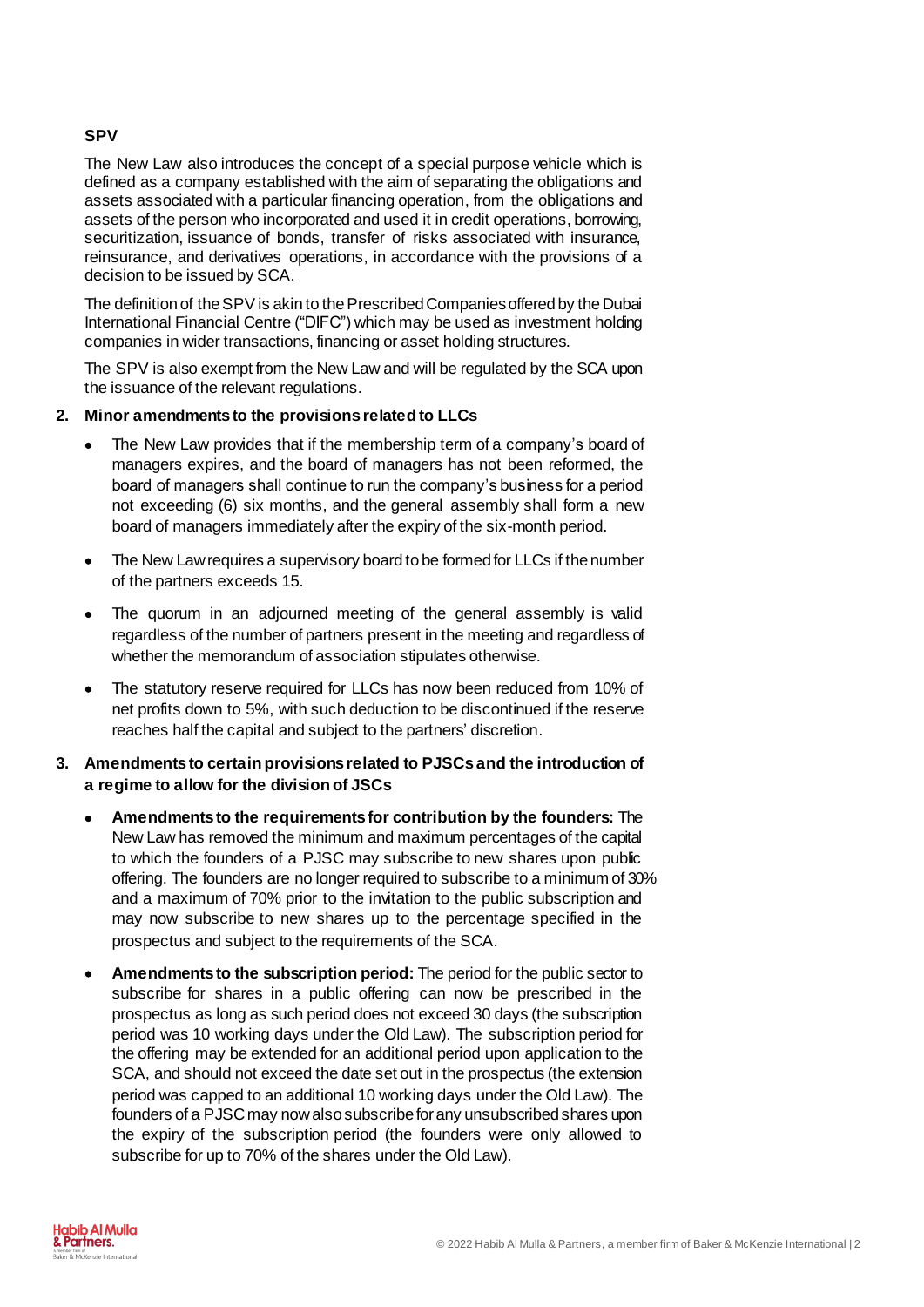- **Amendments to the share issuance provisions:** The New Law now permits PJSCs to issue shares at a price below the nominal value of the share in the event that the market price of the company's shares falls below the nominal value, provided that such difference between the issuance price and the nominal value is retrieved by the company from future profits.
- **Amendments to the nominal value of shares:** The New Law has removed the minimum and maximum nominal value of shares (previously a minimum of AED 1 and maximum of AED 100).
- **Amendments to the requirements for conversion to a PJSC:** The New Law has removed one of the criteria for converting to a PJSC – it no longer requires a 10% net operational profit within the two financial years preceding the application for conversion.
- **Sale of part of the shares of the PJSC upon its conversion:** The New Law no longer sets a maximum limit on the percentage of shares that can be offered for sale upon conversion from a private joint stock company to a PJSC (the maximum limit on a sale of shares was set at 70% under the Old Law).
- **Founders' lock-up period in a PJSC:** The New Law has also removed the restrictions on founders of a PJSC from trading their shares once the converted company is listed.
- **Division of a PJSC:** Under the New Law, a PJSC can divide certain of its assets, liabilities, rights and obligations horizontally (in which the same shareholders own directly the shares of the resulting company pro rata to their shareholding in the parent company) or vertically (in which the shareholders of the parent company own the new shares through the new division subsidiary). These provisions intend to further facilitate spin-off and demerger transactions.

# **4. Amendments to other provisions related to PJSCs**

The New Law has also amended certain corporate governance provisions related to PJSCs. For example, in the event of a vacancy in the board of directors of a PJSC, a replacement director must be appointed within 30 calendar days for the remaining period of the former director. In addition, a member of the board of directors may be paid a lump sum fee not exceeding AED 200,000 as remuneration at the end of a financial year in which the company fails to achieve profits, subject to general assembly approval and the inclusion of an express provision towards this in the company's Articles of Association.

**To speak to us in relation to the new Commercial Companies Law and the implications of the changes for your business, or any corporate and commercial issues generally, please feel free to contact one of the lawyers above or your usual contact at Habib Al Mulla & Partners, a member firm of Baker & McKenzie International.**

For future updates, you can visit and subscribe to our Middle East Insights blog: [me](https://me-insights.bakermckenzie.com/)[insights.bakermckenzie.com/](https://me-insights.bakermckenzie.com/)